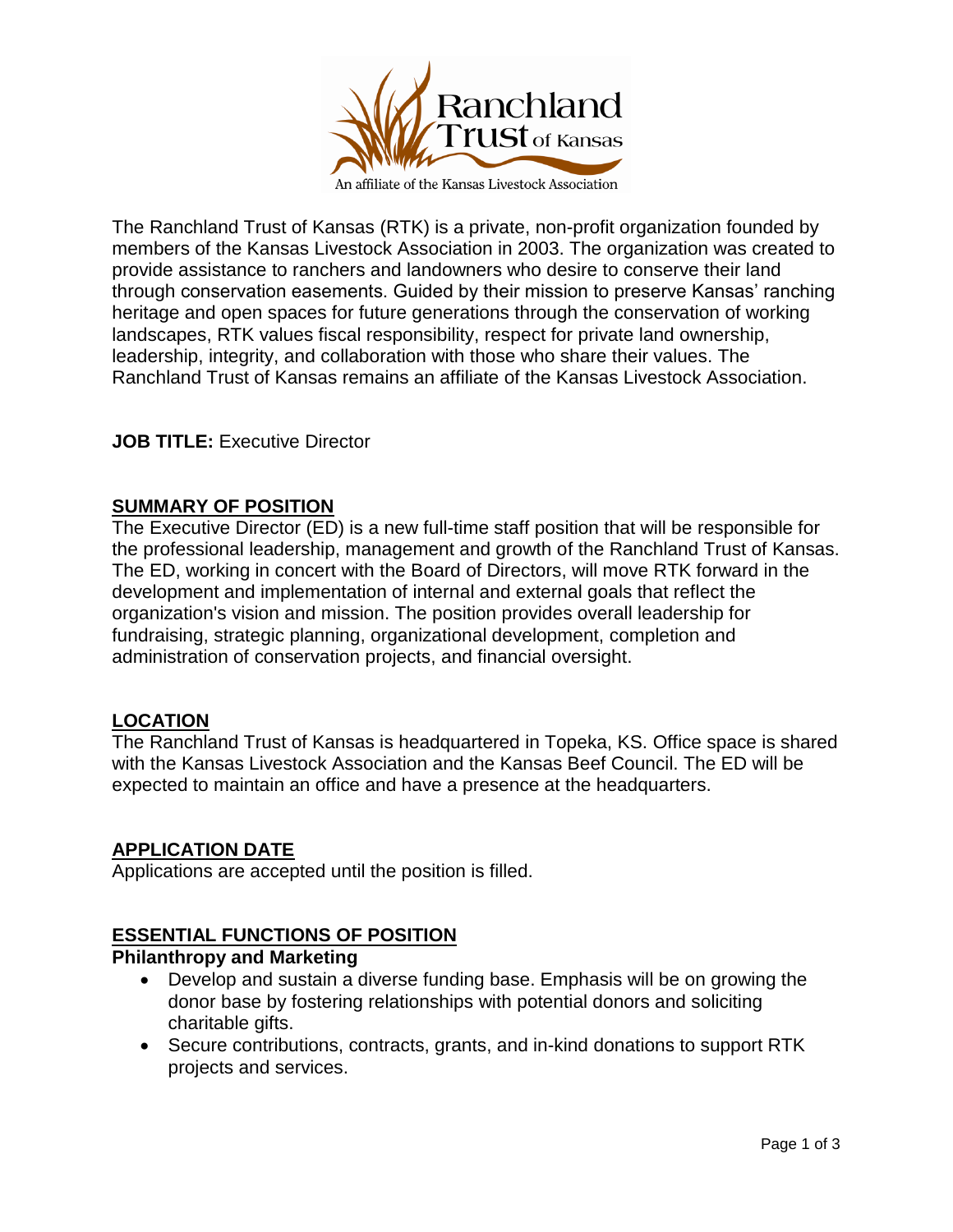- Raise the visibility of the organization through the development and implementation of a sustainable marketing campaign geared to its various constituencies as well as the public.
- Oversee educational and outreach initiatives with the public and those setting conservation policy.

# **Fiscal and Operations Management**

- Ensure that RTK is fiscally sound and be accountable to its Board of Directors, funders and regulatory entities.
- Together with the RTK Board of Directors, ensure management and leadership of RTK in a manner consistent with Land Trust Alliance Standards and Practices.
- Coordinate accounting practices with the Kansas Livestock Association accounting staff in the preparation and presentation of financial reports and annual budget.

# **External Relations**

- Develop and sustain a collaborative relationship with the Kansas Livestock Association staff, officers and volunteer leaders.
- Grow and maintain positive working relationships with landowners, tenants, state and federal conservation agencies, private conservation organizations and donors.

# **Public Policy**

- Represent RTK at appropriate functions to establish and maintain contacts with key individuals in both the public and private sectors.
- Work for strong communication with and ensure the representation of RTK's concerns to county, state and national policy-makers, task forces, advisory committees, planners and funding entities when appropriate.
- Foster professional relationships with individuals and organizations that value land preservation in the state.

## **Land Conservation**

- Oversee the stewardship and monitoring of RTK conservation easements.
- Assist in identifying lands in need of conservation, identify potential conservation projects, and negotiate or supervise the completion of conservation easement transactions.

# **Board Development and Program Planning**

- Support the Board of Directors' desire for a diverse leadership team and engage volunteer leaders in critical thinking, strategic planning, resource/financial development, and overall organizational wellness.
- Coordinate a consensus of the Board of Directors for organizational goals and objectives.

## **Human Resource Management**

- Recruit, manage, inspire, motivate, support, and empower a well-functioning staff.
- Prepare for the anticipated growth of the organization: develop and implement appropriate human resource policies and procedures, including training,